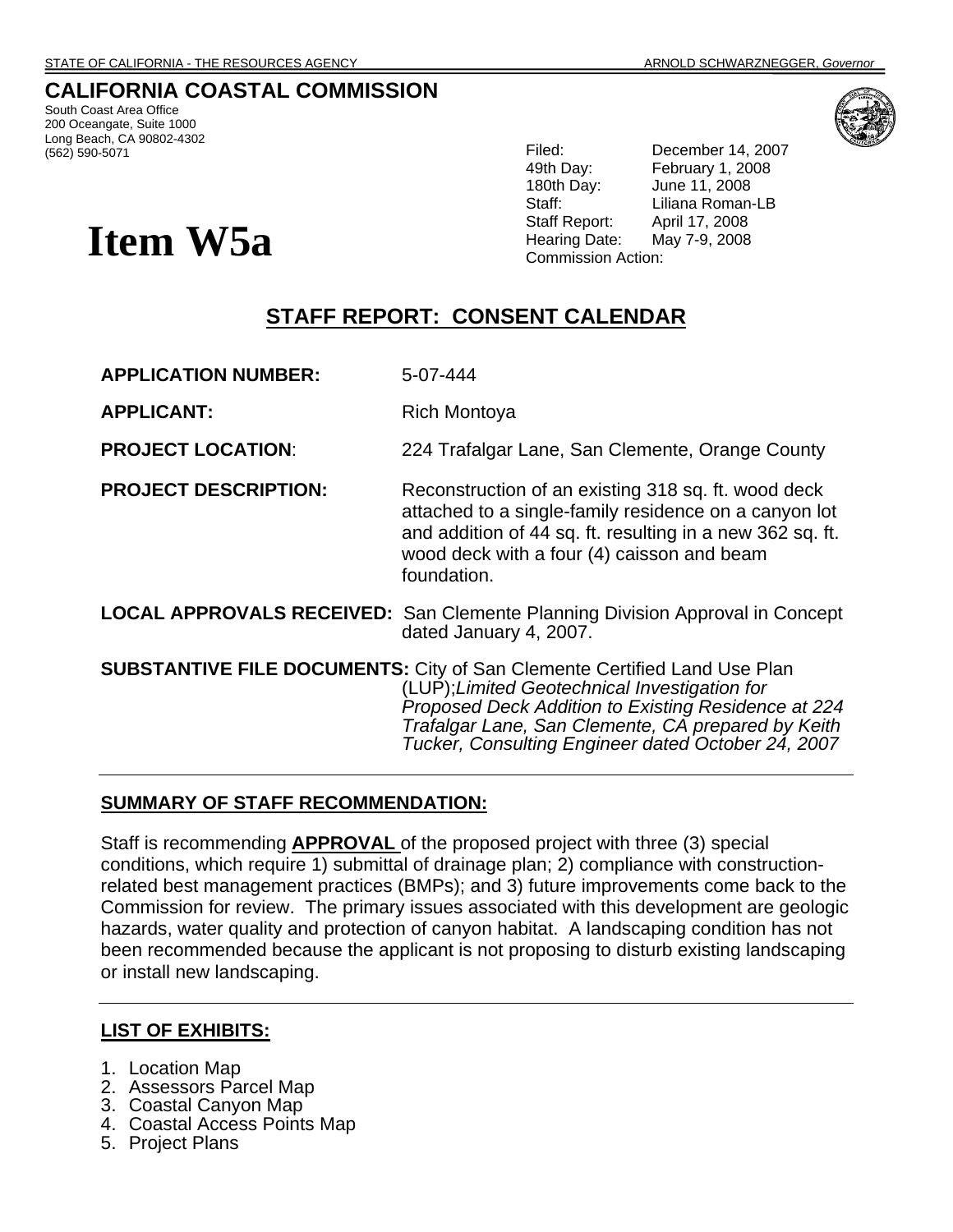#### *5-07-444 (Montoya) Staff Report–Consent Calendar Page 2 of 14*

### **MOTION:** *I move that the Commission approve the coastal development permit applications included on the consent calendar in accordance with the staff recommendations.*

### **STAFF RECOMMENDATION TO ADOPT CONSENT CALENDAR:**

Staff recommends a **YES** vote. Passage of this motion will result in approval of all the permits included on the consent calendar. The motion passes only by affirmative vote of a majority of the Commissioners present.

### **RESOLUTION:**

### **I. APPROVAL WITH CONDITIONS**

The Commission hereby **APPROVES** a coastal development permit for the proposed development and adopts the findings set forth below on grounds that the development as conditioned will be in conformity with the policies of Chapter 3 of the Coastal Act and will not prejudice the ability of the local government having jurisdiction over the area to prepare a Local Coastal Program conforming to the provisions of Chapter 3. Approval of the permit complies with the California Environmental Quality Act because either 1) feasible mitigation measures and/or alternatives have been incorporated to substantially lessen any significant adverse effects of the development on the environment, or 2) there are no further feasible mitigation measures or alternatives that would substantially lessen any significant adverse impacts of the development on the environment.

### **II. STANDARD CONDITIONS:**

- 1. Notice of Receipt and Acknowledgment. The permit is not valid and development shall not commence until a copy of the permit, signed by the permittee or authorized agent, acknowledging receipt of the permit and acceptance of the terms and conditions, is returned to the Commission office.
- 2. Expiration. If development has not commenced, the permit will expire two years from the date this permit is reported to the Commission. Development shall be pursued in a diligent manner and completed in a reasonable period of time. Application for extension of the permit must be made prior to the expiration date.
- 3. Interpretation. Any questions of intent or interpretation of any condition will be resolved by the Executive Director or the Commission.
- 4. Assignment. The permit may be assigned to any qualified person, provided assignee files with the Commission an affidavit accepting all terms and conditions of the permit.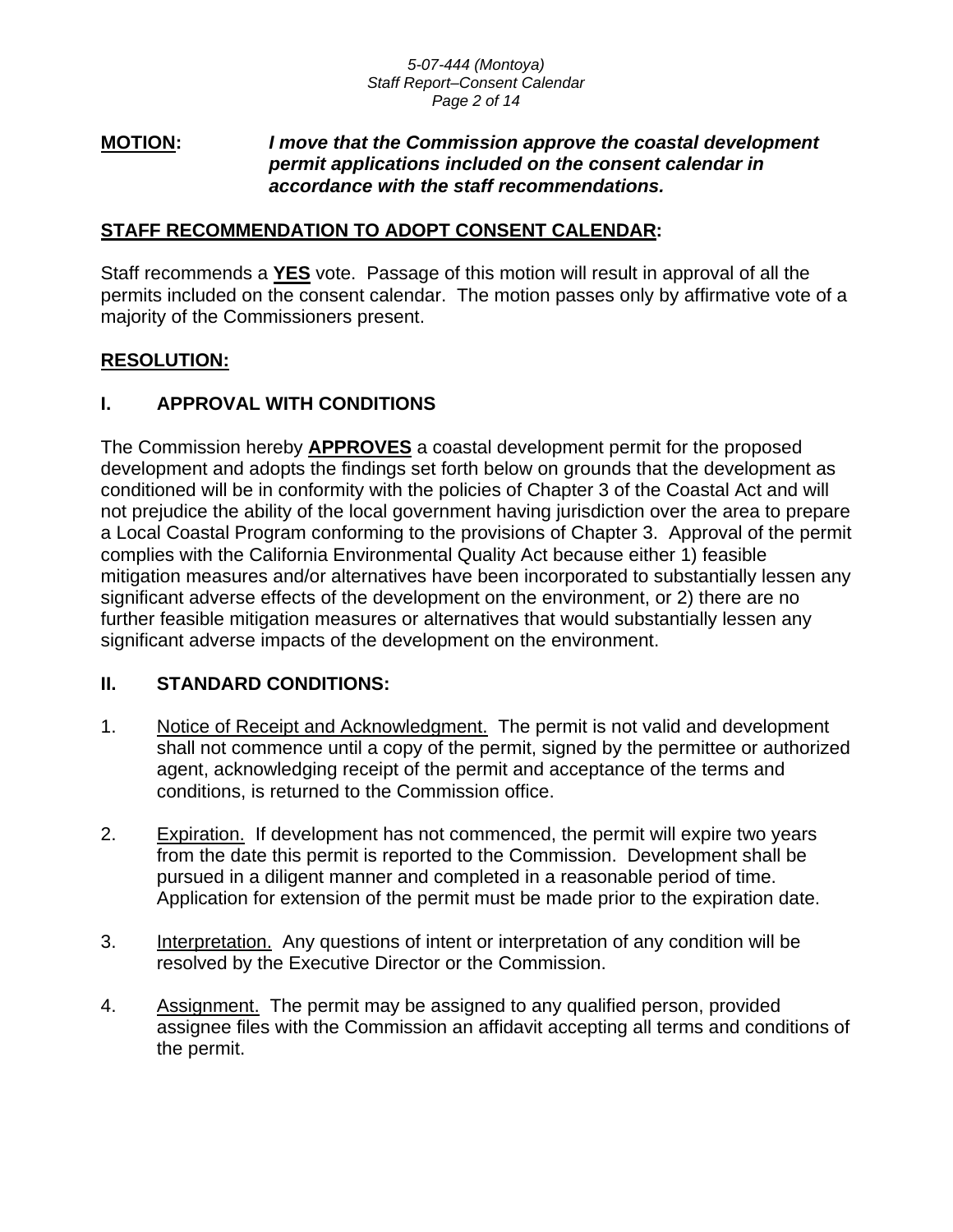#### *5-07-444 (Montoya) Staff Report–Consent Calendar Page 3 of 14*

5. Terms and Conditions Run with the Land. These terms and conditions shall be perpetual, and it is the intention of the Commission and the permittee to bind all future owners and possessors of the subject property to the terms and conditions.

### **III. SPECIAL CONDITIONS:**

### 1. Revised Final Plans

A. **PRIOR TO ISSUANCE OF THE COASTAL DEVELOPMENT PERMIT**, the applicant shall submit to the Executive Director for review and written approval, two (2) sets of final site and building plans that substantially conform with the project plans by Peter and Associates dated 5/08/07, but shall be revised to include the following:

 The wooden deck surface and railing located on and beyond (canyon ward) the canyon edge shall be clearly depicted, shaded and clearly marked *"this element not permitted by any coastal development permit"* on each set of plans.

B. The permittee shall undertake the development authorized by the approved plans. Any proposed changes to the plans shall be reported to the Executive Director. No changes to the plans shall occur without a Coastal Commission approved amendment to this permit unless the Executive Director determines that no amendment is legally required.

### 2. Conformance of Design and Construction Plans to Geotechnical Report Geologic Hazard

- A. All final design and construction plans, including foundations, grading and drainage plans, shall be consistent with all recommendations contained in the Engineering Geologic Reports prepared by Keith D. Tucker, Consulting Engineer and dated October 24, 2007. **PRIOR TO THE ISSUANCE OF THE COASTAL DEVELOPMENT PERMIT**, the applicant shall submit, for the Executive Director's review and approval, evidence that an appropriate licensed professional has reviewed and approved all final design and construction plans and certified that each of those final plans is consistent with all of the recommendations specified in the above-referenced geologic evaluation approved by the California Coastal Commission for the project site.
- B. The permittee shall undertake development in accordance with the approved final plans. Any proposed changes to the approved final plans shall be reported to the Executive Director. No changes to the approved final plans shall occur without a Commission amendment to this coastal development permit unless the Executive Director determines that no amendment is legally required.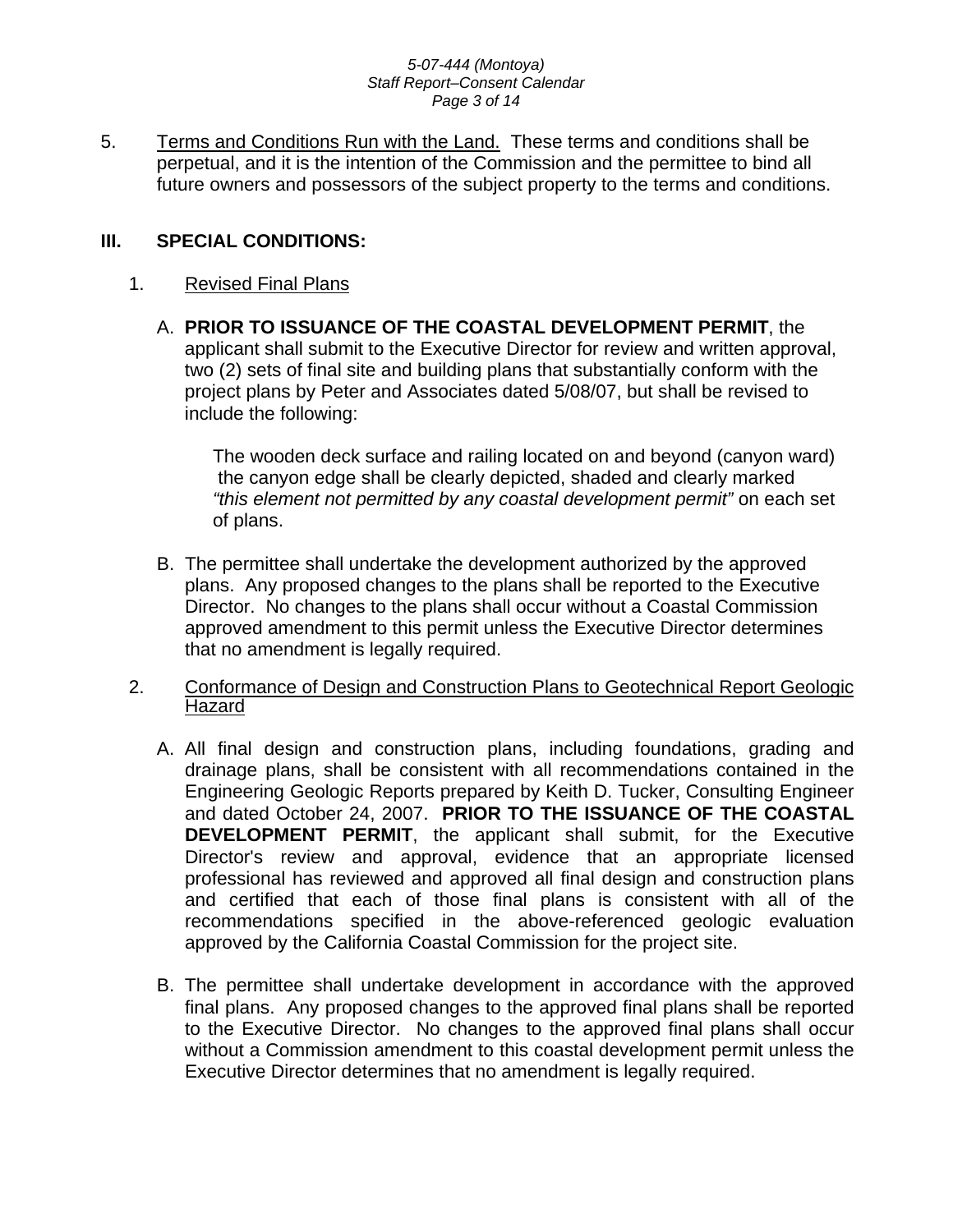#### *5-07-444 (Montoya) Staff Report–Consent Calendar Page 4 of 14*

### 3. Submittal of Final Drainage Plan

- A. **PRIOR TO ISSUANCE OF THE COASTAL DEVELOPMENT PERMIT**, the applicant shall submit, in a form and content acceptable to the Executive Director, two (2) sets of a final drainage plan prepared by an appropriately licensed professional that has been reviewed and approved by the City of San Clemente. The plan shall incorporate the following criteria:
	- (a) Runoff from the proposed deck and other impervious surfaces and slopes on the site shall be directed to dry wells or vegetated/landscaped areas to the maximum extent practicable within the constraints of City requirements;
	- (b) Where City code prohibits on-site infiltration, runoff shall be collected and discharged via pipe or other non-erosive conveyance to the frontage street to the maximum extent practicable. Runoff from impervious surfaces that cannot feasibly be directed to the street shall be discharged via pipe or other non-erosive conveyance to a designated canyon outlet point to avoid ponding or erosion either onor off- site;
	- (c) Visual treatment shall be required for all above ground piping along the canyon slope, including, but not limited to, use of earth-tone colorization (no white or bright colors) of the pipe and native vegetation to screen the pipe from view.
	- (d) Runoff shall not be allowed to pond adjacent to the structure or sheet flow directly over the sloping surface to the canyon bottom; and
	- (e) The functionality of the approved drainage and runoff control plan shall be maintained throughout the life of the development.
- B. The permittee shall undertake development in accordance with the approved plan. Any proposed changes to the approved plan shall be reported to the Executive Director. No changes to the approved plan shall occur without a Commission amendment to this coastal development permit unless the Executive Director determines that no amendment is required.

### 4. Storage of Construction Materials, Mechanized Equipment and Removal of Construction Debris

The permittee shall comply with the following construction-related requirements:

(a) No construction materials, debris, or waste shall be placed or stored where it may enter the storm drain system leading to the Pacific Ocean;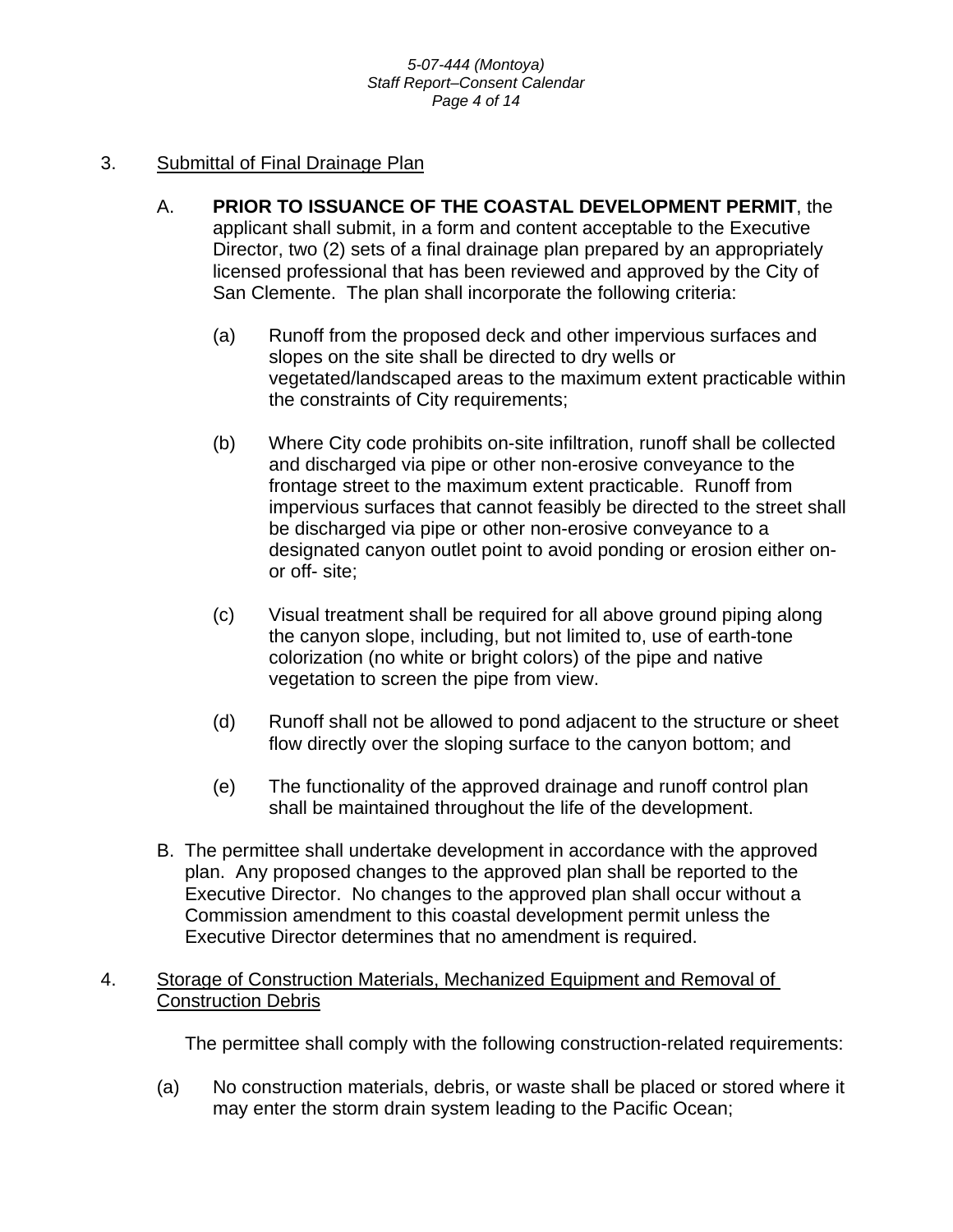### *5-07-444 (Montoya) Staff Report–Consent Calendar Page 5 of 14*

- (b) Any and all debris resulting from construction activities shall be removed from the project site within 24 hours of completion of the project;
- (c) Erosion control/sedimentation Best Management Practices (BMP's) shall be used to control sedimentation impacts to coastal waters during construction. BMPs shall include, but are not limited to: placement of sand bags around drainage inlets to prevent runoff/sediment transport into the storm drain system and a pre-construction meeting to review procedural and BMP guidelines;
- (d) Construction debris and sediment shall be removed from construction areas each day that construction occurs to prevent the accumulation of sediment and other debris which may be discharged into coastal waters. Debris shall be disposed of outside the coastal zone, as proposed by the applicant.

### 5. Future Development

This permit is only for the development described in Coastal Development Permit No. 5-07-444. Pursuant to Title 14 California Code of Regulations Section 13250(b)(6), the exemptions otherwise provided in Public Resources Code Section 30610 (a) shall not apply to the entire parcel. Accordingly, any future improvements to the development authorized by this permit, including but not limited to repair and maintenance activities identified as requiring a permit in Public Resources Section 30610(d) and Title 14 California Code of Regulations Sections 13252(a)-(b), shall require an amendment to Permit No. 5-07-444 from the Commission or shall require an additional coastal development permit from the Commission or from the applicable certified local government.

### **IV. FINDINGS AND DECLARATIONS:**

The Commission hereby finds and declares:

### **A. PROJECT LOCATION AND DESCRIPTION**

The proposed project involves an after-the-fact approval of a 318 sq. ft. wood deck, its reconstruction with an addition of 44 square feet resulting in a new 362 square foot wood deck (pressure treated Douglas fir) supported by a new four (4) caisson and beam foundation on a single-family residence on a canyon lot located at 224 Trafalgar Lane in the City of San Clemente, Orange County (Exhibits 1 & 2). Surrounding development consists of low-density single-family residences. The nearest public access to the beach is available at the T Street coastal access point, approximately ½ a mile south of the subject site (Exhibit 4).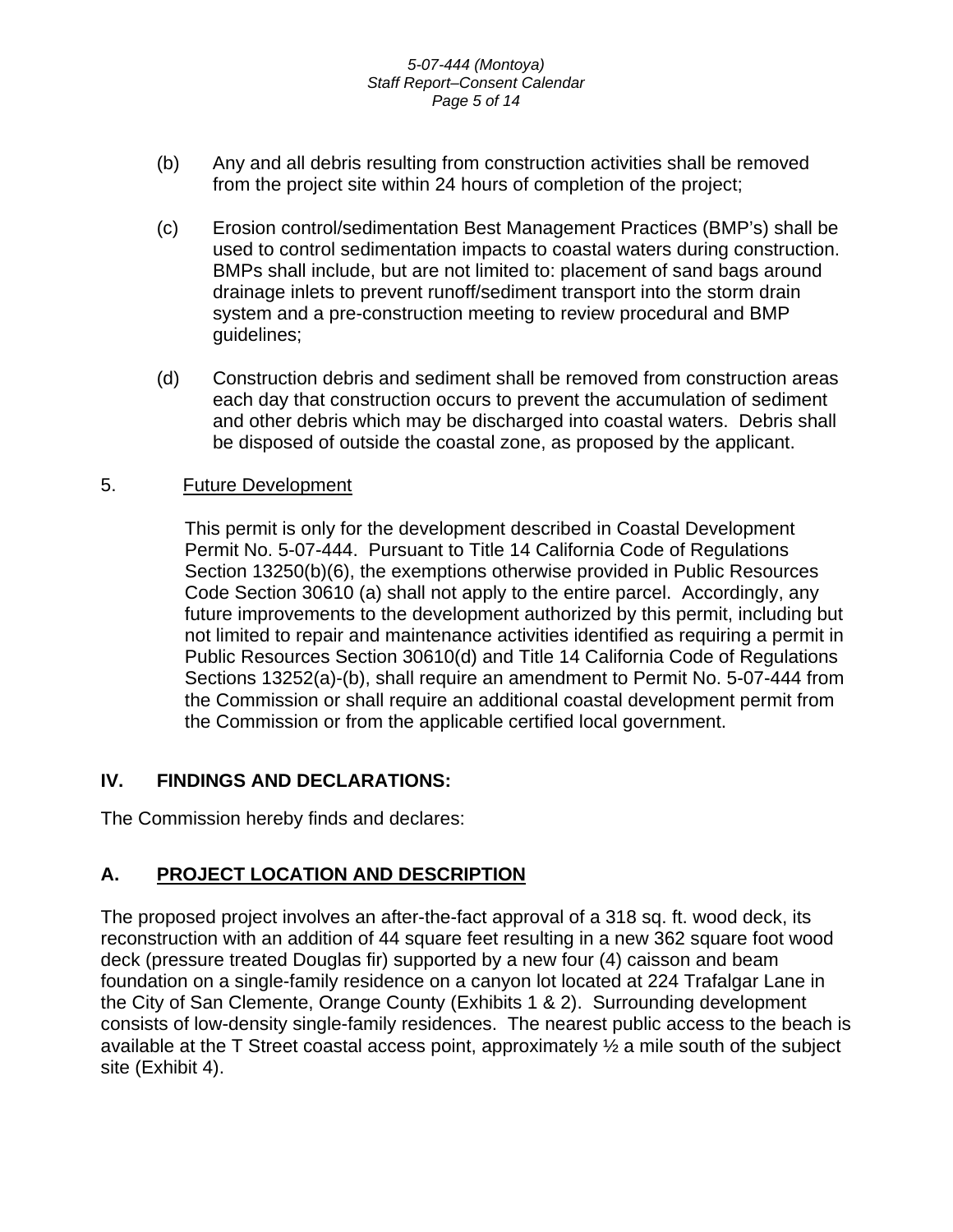#### *5-07-444 (Montoya) Staff Report–Consent Calendar Page 6 of 14*

The existing two-story residence and attached garage is on a relatively level pad on the west side of Trafalgar Lane, the wood deck in question is located on the northwest side yard of the residence adjacent to the steep descending slopes to the west and north of the residence approximately 40 feet above Trafalgar Canyon. Another level patio area lies in the southern portion of the lot with a flatter descending slope.

The residence dates back to the 1920's and the site is on the City's Designated Historic Structures List for its Spanish Colonial Revival Architecture. Improvements to the structure were conducted from 1982-1994 include an interior remodel and construction of a cement block wall on the street side of the property. At which time, it is assumed two unpermitted decks were also constructed. The applicant is seeking approval of one of two wooden decks on the site (the deck located on the northwest side of the residence). The existence of the second wooden deck on the southeast (canyon ward) side of the residence which is situated on and beyond the canyon edge is evident from aerial photographs of the site but is not depicted on the submitted plans. The applicant has also admitted the existence of a second canyon deck on the site. Commission staff has determined that no previous coastal development permits were issued for these structures. The applicant is not seeking authorization for the unpermitted southeast deck through this application. Approval of the proposed project does not authorize the unpermitted development. The Commission enforcement division will evaluate further actions to address the matter. **Special Condition 1** requires the submittal of final plans clearly depicting the wooden deck located beyond (canyon ward) of the canyon edge clearly marked "these elements not permitted by any coastal development permit."

The proposed deck is located on the northwest side of the residence. The proposed 44 sq. ft. addition to the existing 318 sq. ft. wood deck would extend the deck out canyon ward bringing the deck into alignment with the existing residence. The new pressure treated Douglas fir deck and rail will be set back at least 5 feet from the canyon edge. This is consistent with the Commission's typical 5-foot setback for accessory structures on coastal canyon lots in San Clemente.

San Clemente's certified LUP advocates the preservation of native vegetation and discourages the introduction of non-native vegetation in coastal canyons. While no rare or endangered species have been reported to exist within the coastal canyon habitat of San Clemente, the City has designated all coastal canyons, including Trafalgar Canyon, as environmentally sensitive habitat areas, as depicted in Exhibit 3. The coastal canyons act as open space and potential wildlife habitat, as well as corridors for native fauna. Decreases in the amount of native vegetation due to displacement by non-native vegetation have resulted in cumulative adverse impacts upon the habitat value of the canyons. As such, the quality of canyon habitat must be assessed on a site-by-site basis. The canyon slope immediately adjacent to the subject site is considered degraded due to the presence non-native shrubs and grasses interspersed with native plants. No information has been provided to indicate that the site or any portion thereof qualifies as ESHA. The applicant does not propose any new landscaping to improve the habitat value of the adjacent canyon. Since no existing landscaping will be disturbed and no new landscaping is proposed, the Commission has not imposed a landscaping condition.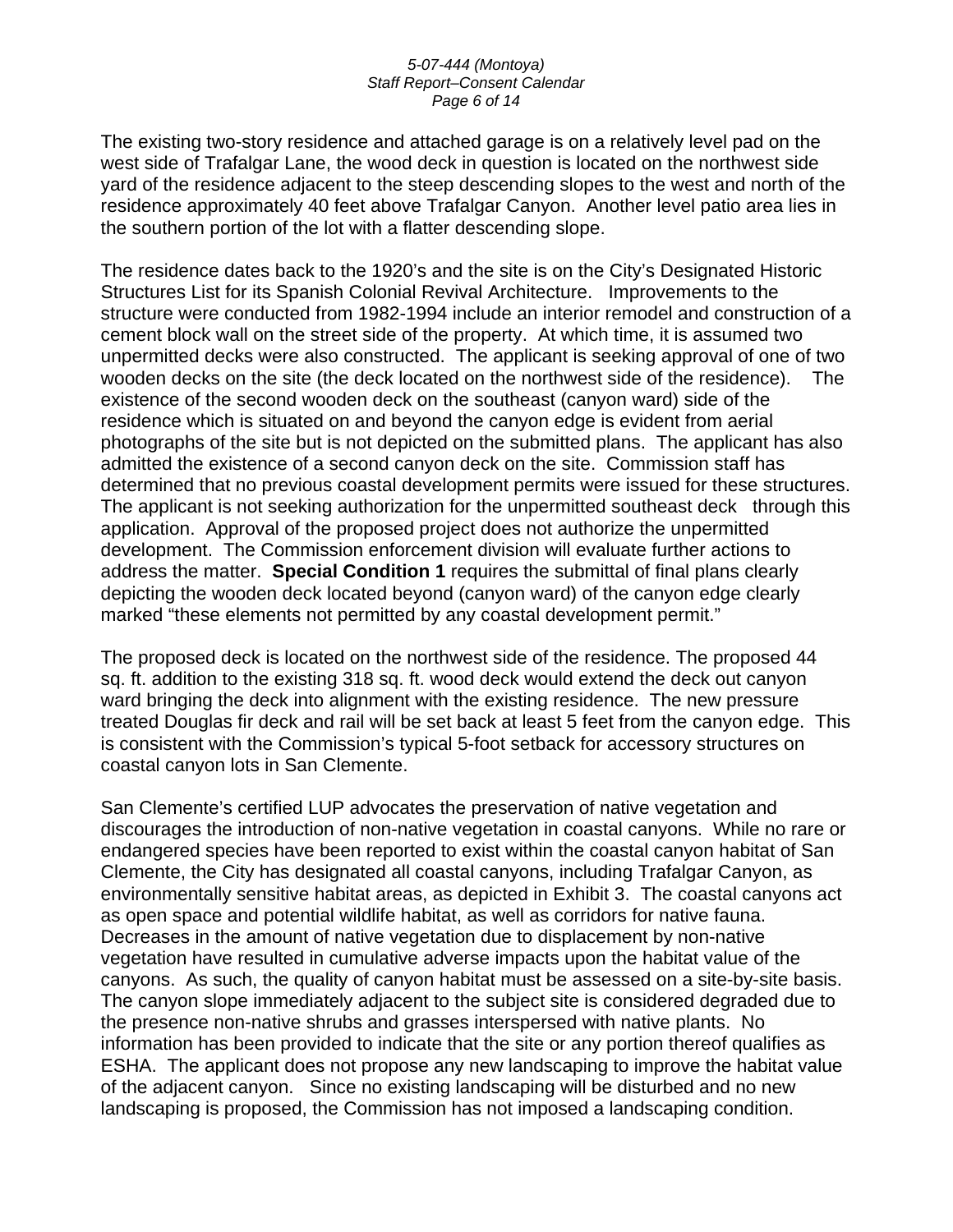#### *5-07-444 (Montoya) Staff Report–Consent Calendar Page 7 of 14*

There is no existing native vegetation on the proposed location for the addition. The proposed reconstruction of the deck and 44 sq. ft. deck addition will not result in the loss of existing native vegetation in the coastal canyon.

The applicant submitted a geotechnical engineering report for the proposed deck reconstruction/addition prepared by Keith D. Tucker, Consulting Engineer. The scope of work included borings to obtain subsurface material soil samples, laboratory testing of soil samples, engineering evaluations of current subsurface conditions including a slope stability analysis and recommendations for the deck replacement/addition. The geotechnical engineering report recommends a concrete pile foundation extending below the existing grade at least 10 feet to support the deck and deck addition. **Special Condition 2** requires final plans conforming to geotechnical recommendations.

During construction, the applicant will be required to implement best management practices (BMPs) designed to minimize erosion and prevent debris from entering the storm drain system leading to the ocean. Permanent drainage control measures are essential in order to decrease irrigation or rain runoff from flowing over the canyon slope. After construction, drainage from the deck should be directed away from the canyon slopes and into area drains and piped to existing City storm drain facilities located at the street, per City requirements. If not feasible, runoff may be conveyed down the slope to the canyon bottom in a positive drainage device such as a solid pipe. **Special Condition 3** requires submittal of final project drainage plans.

## **B. DEVELOPMENT (HAZARDOUS AREAS)**

Development adjacent to slopes such as those found on canyons or hillsides is inherently hazardous. Development which may require a protective device in the future can not be allowed due to the adverse impacts such devices have upon public access, and visual resources. To minimize risks to life and property the development has been conditioned to: require an appropriate set-back from the top of the slope, for conformance with a drainage and runoff control plan to minimize percolation of water into the slope and that future improvements must come back to the Commission for review. As conditioned, the Commission finds that the development conforms to the requirements of Sections 30235 and 30253 of the Coastal Act regarding the siting of development in hazardous locations.

## **C. HABITAT, RECREATION AND PARK IMPACTS**

As conditioned, the development will not result in significant degradation of adjacent habitat, recreation areas, or parks and is compatible with the continuance of those habitat, recreation, or park areas. Therefore, the Commission finds that the project, as conditioned, conforms to Section 30240(b) of the Coastal Act.

# **D. WATER QUALITY**

The proposed work will be occurring in a location where there is a potential for a discharge of polluted runoff from the project site into coastal waters. The storage or placement of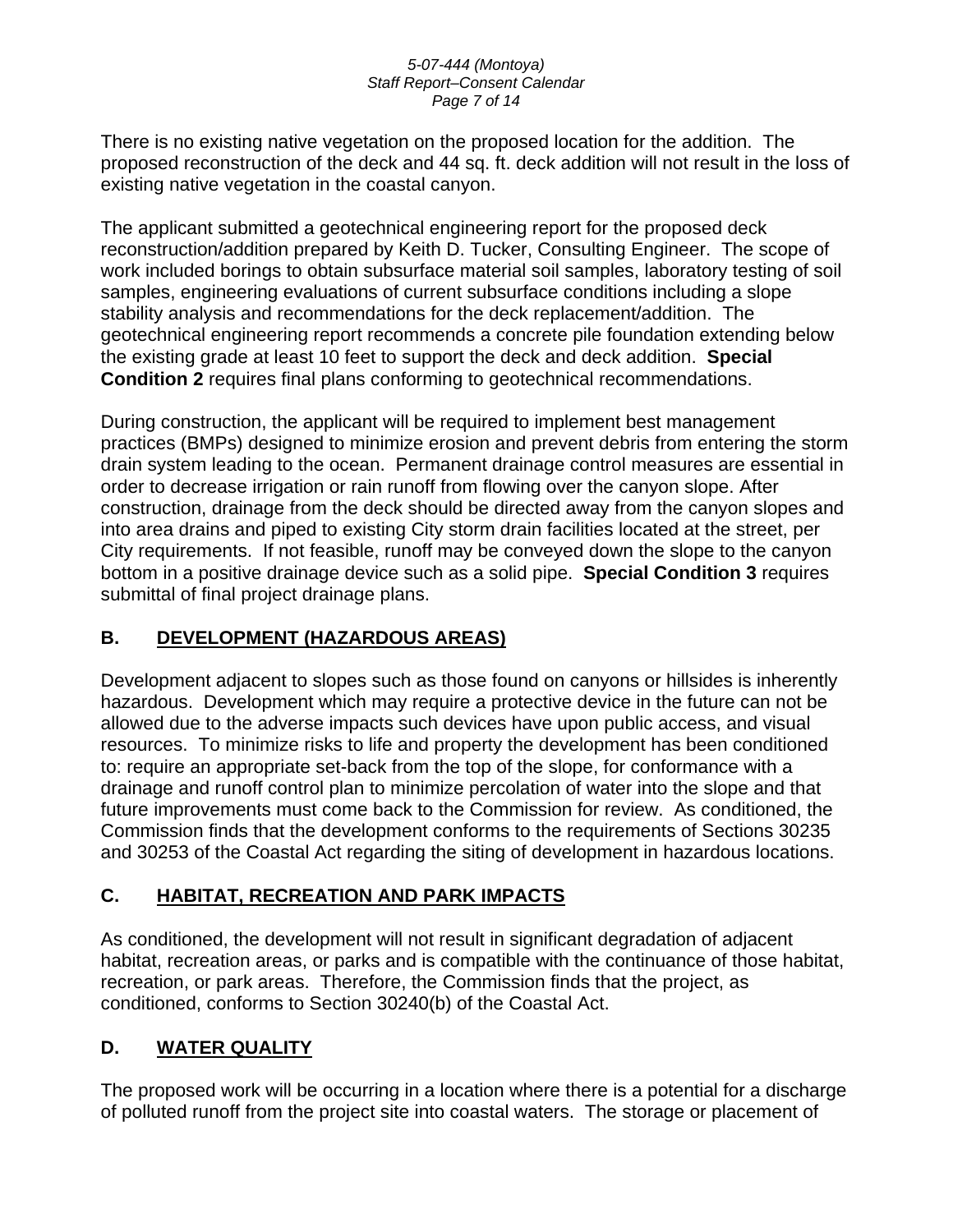construction material, debris, or waste in a location where it could be carried into coastal waters would result in an adverse effect on the marine environment. Furthermore, uncontrolled runoff from the project site and the percolation of water would also affect the structural stability of the canyon. To reduce the potential for construction and post-construction related impacts on water quality, the Commission imposes special conditions requiring, but not limited to, the appropriate storage and handling of construction equipment and materials to minimize the potential of pollutants to enter coastal waters and for the use of on-going best management practices following construction. As conditioned, the Commission finds that the development conforms to Sections 30230 and 30231 of the Coastal Act regarding the protection of water quality to promote the biological productivity of coastal waters and to protect human health.

# **E. PUBLIC ACCESS**

The proposed development will not affect the public's ability to gain access to, and/or to use the coast and nearby recreational facilities. Therefore, as proposed, the development conforms to Sections 30210 through 30214, Sections 30220 through 30224, and 30252 of the Coastal Act.

# **F. LOCAL COASTAL PROGRAM**

The Commission certified the Land Use Plan for the City of San Clemente on May 11, 1988, and certified an amendment approved in October 1995. On April 10, 1998, the Commission certified with suggested modifications the Implementation Plan portion of the Local Coastal Program. The suggested modifications expired on October 10, 1998. The City re-submitted on June 3, 1999, but withdrew the submittal on October 5, 2000. As conditioned, the proposed development is consistent with Chapter 3 of the Coastal Act and with the certified Land Use Plan for the area. Approval of the project, as conditioned, will not prejudice the ability of the local government to prepare a Local Coastal Program that is in conformity with the provisions of Chapter 3.

## **G. CALIFORNIA ENVIRONMENTAL QUALITY ACT**

As conditioned, there are no feasible alternatives or feasible mitigation measures available which would substantially lessen any significant adverse effect which the activity may have on the environment. Therefore, the Commission finds that the proposed project, as conditioned to mitigate the identified impacts, is the least environmentally damaging feasible alternative and can be found consistent with the requirements of the Coastal Act to conform to CEQA.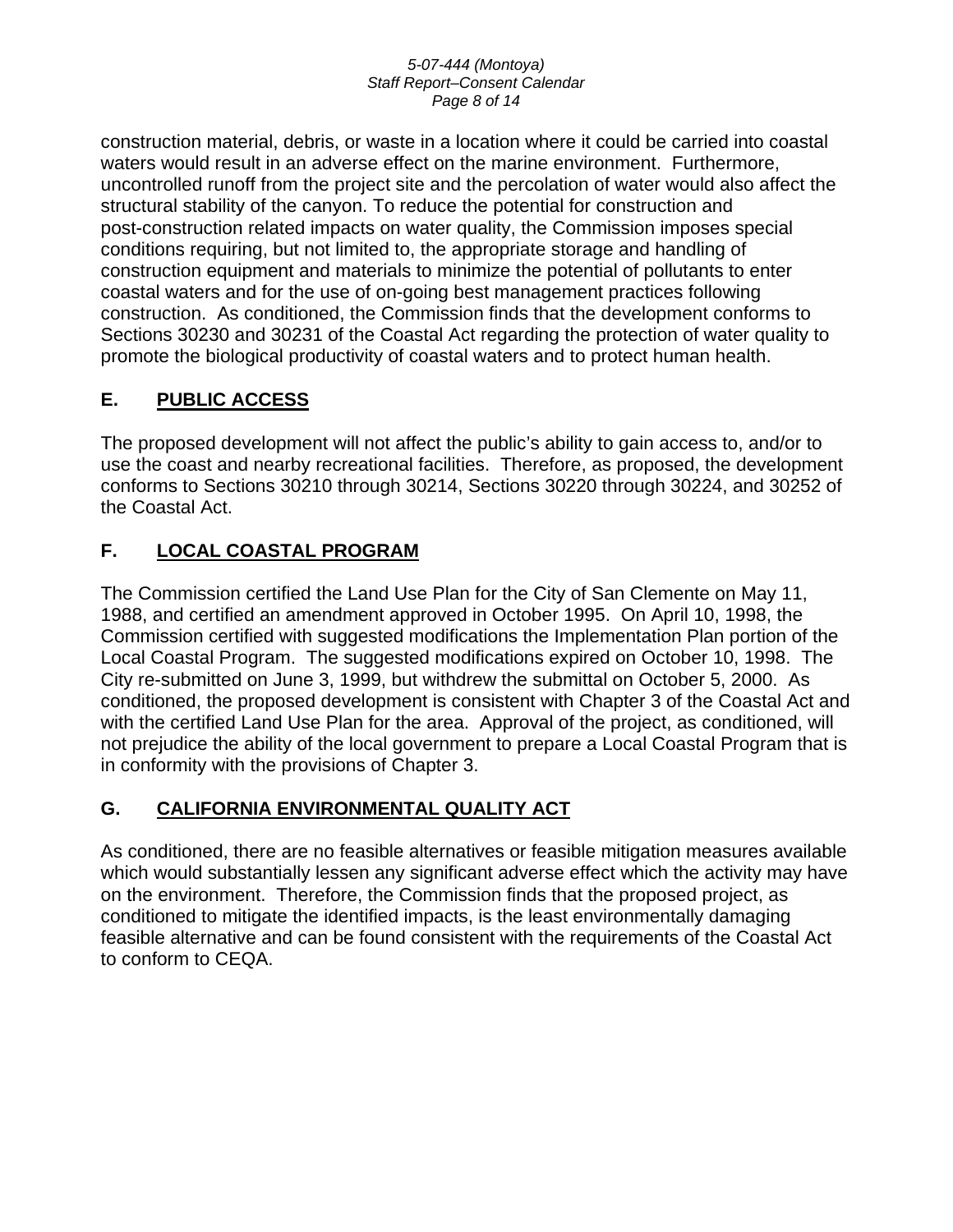*5-07-444 (Montoya) Staff Report–Consent Calendar Page 9 of 14*

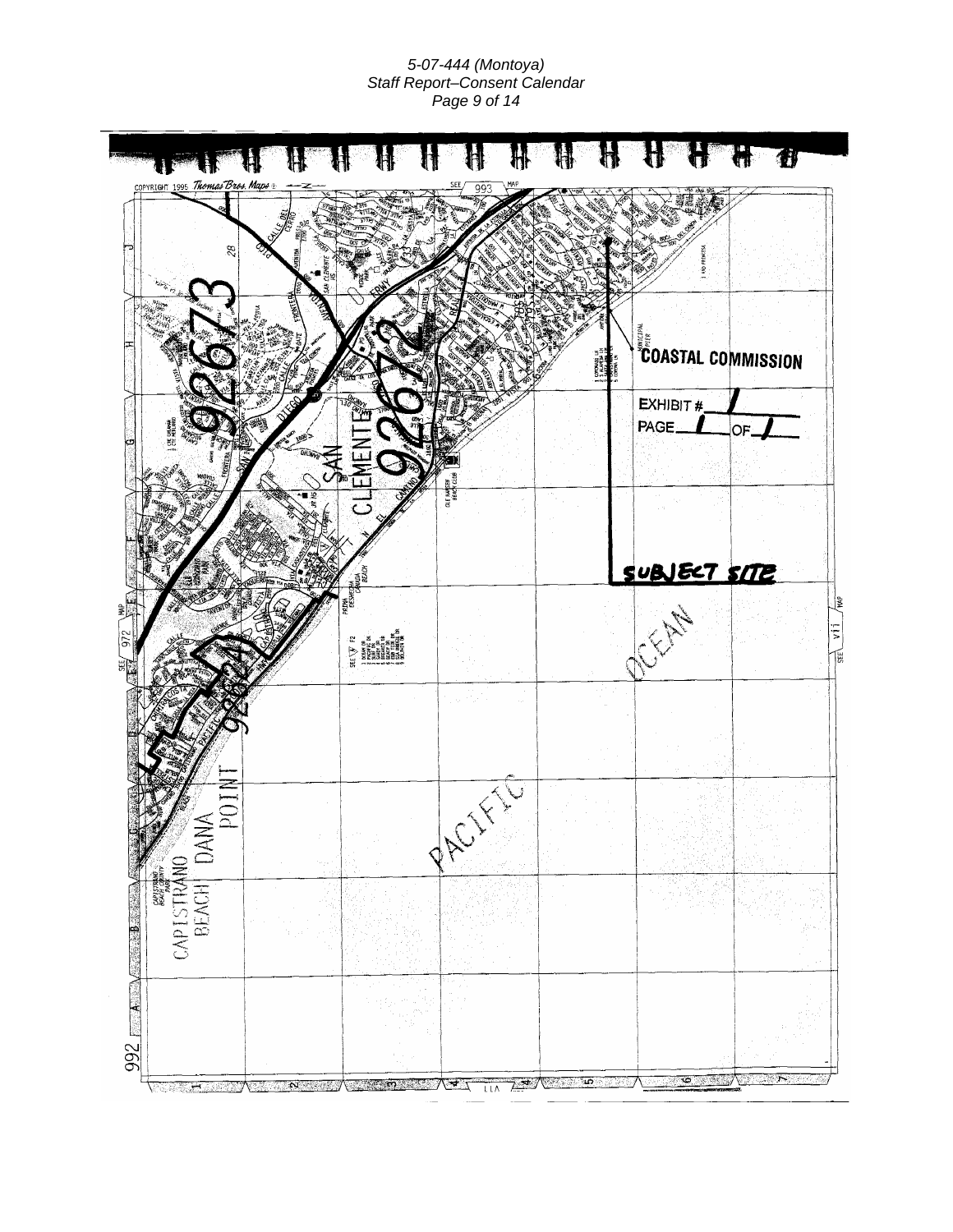#### *5-07-444 (Montoya) Staff Report–Consent Calendar Page 10 of 14*



http://www.ndcdata.com/search/platmap/?p=15282269

12/14/2007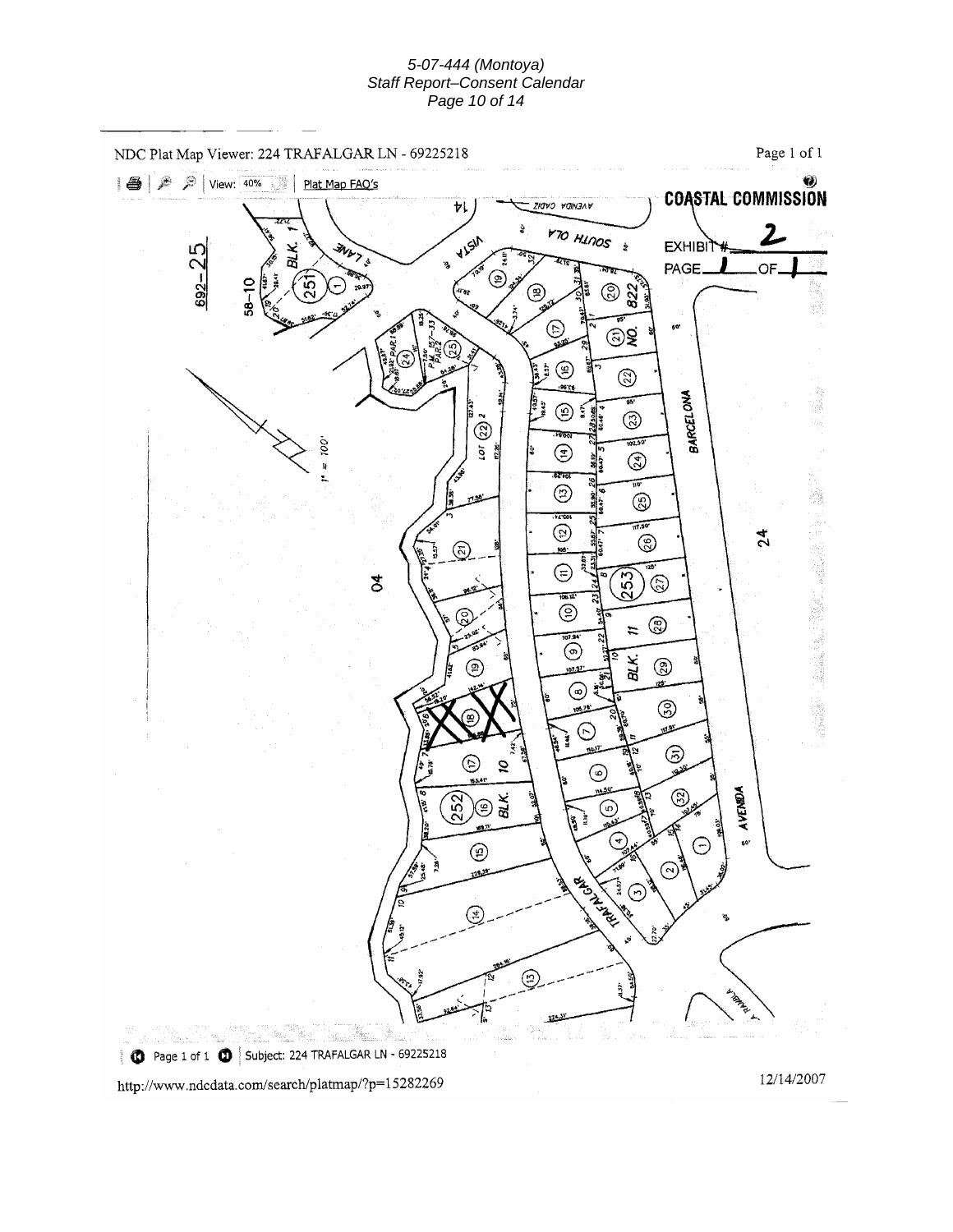*5-07-444 (Montoya) Staff Report–Consent Calendar Page 11 of 14*

| Cosstal Zone Böundi                             |                                                          |                                                            |        |
|-------------------------------------------------|----------------------------------------------------------|------------------------------------------------------------|--------|
|                                                 |                                                          |                                                            |        |
|                                                 |                                                          |                                                            |        |
| Palizada Canyon                                 |                                                          |                                                            |        |
| <b>Trafalgar Canyon</b><br><b>Toledo Canyon</b> |                                                          |                                                            |        |
| Lobos Marinos Canyon<br>Riviera Canyon          |                                                          |                                                            |        |
| Calafia Canyon                                  | Montalvo Canyon                                          |                                                            |        |
|                                                 |                                                          |                                                            |        |
|                                                 |                                                          |                                                            |        |
|                                                 |                                                          | <b>COASTAL COMMISSION</b>                                  |        |
|                                                 |                                                          | EXHIBIT #_<br>PAGE $\blacksquare$ OF $\blacktriangleright$ |        |
| FIGURE 2-1                                      |                                                          |                                                            | nor ti |
| ◈                                               | COASTAL CANYONS/ ENVIRONMENTALLY SENSITIVE HABITAT AREAS | CITY OF SAN CLEMENTE                                       |        |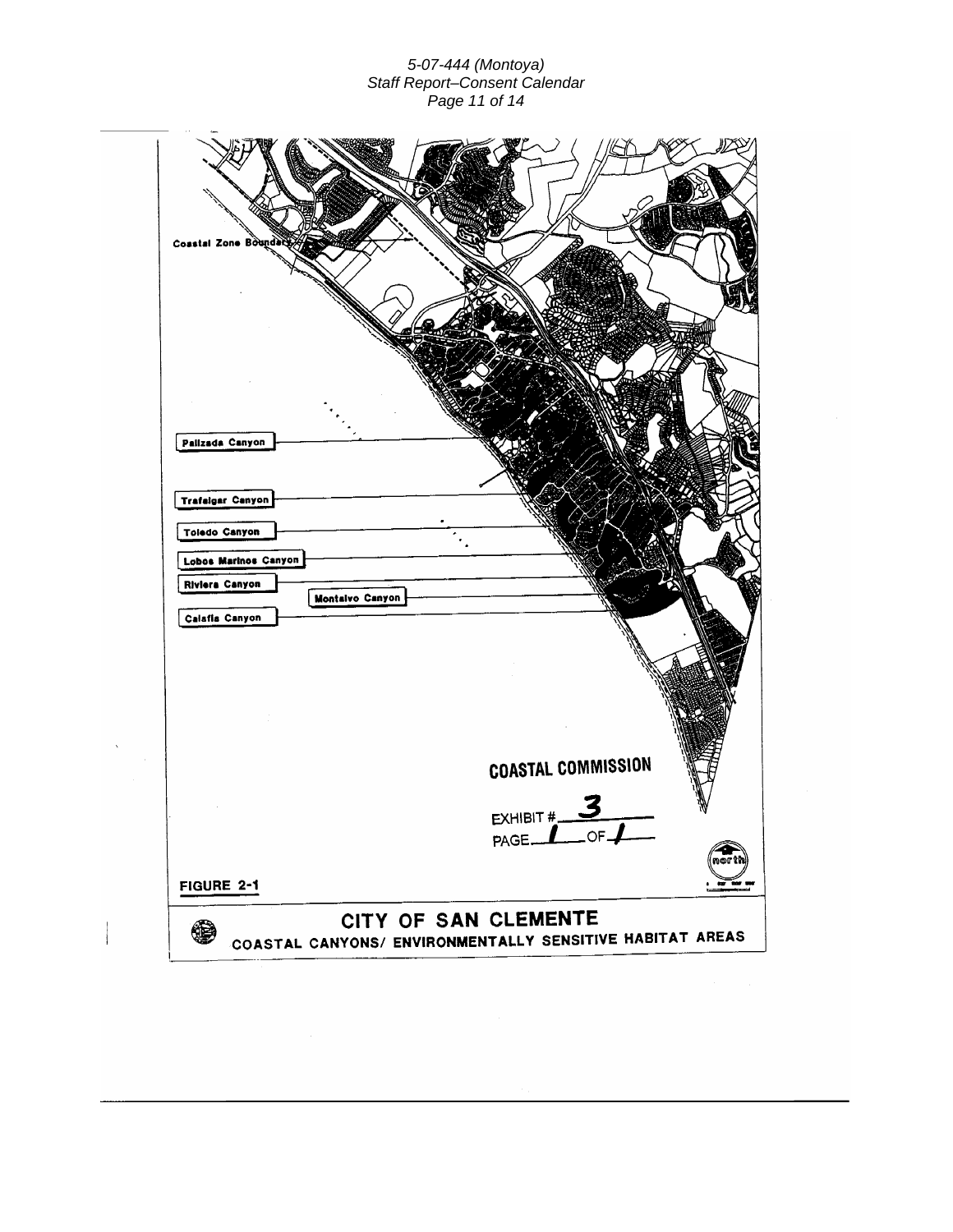### *5-07-444 (Montoya) Staff Report–Consent Calendar Page 12 of 14*

| Coastal Zone Boundar                                        |                                                                                                                                                                                                         |                                               |                                                                                                                                                                                                                                |                                        |  |
|-------------------------------------------------------------|---------------------------------------------------------------------------------------------------------------------------------------------------------------------------------------------------------|-----------------------------------------------|--------------------------------------------------------------------------------------------------------------------------------------------------------------------------------------------------------------------------------|----------------------------------------|--|
|                                                             |                                                                                                                                                                                                         |                                               |                                                                                                                                                                                                                                |                                        |  |
| $\left[ 2\right]$<br>3                                      |                                                                                                                                                                                                         |                                               |                                                                                                                                                                                                                                |                                        |  |
| 4<br>5<br>$\boxed{6}$                                       |                                                                                                                                                                                                         |                                               |                                                                                                                                                                                                                                |                                        |  |
| 7<br>8<br>9                                                 |                                                                                                                                                                                                         |                                               |                                                                                                                                                                                                                                |                                        |  |
| 10<br>$\boxed{11}$                                          |                                                                                                                                                                                                         |                                               |                                                                                                                                                                                                                                |                                        |  |
| $\boxed{12}$<br>(13                                         |                                                                                                                                                                                                         |                                               |                                                                                                                                                                                                                                |                                        |  |
| $\left(14\right)$<br>15<br>(16                              |                                                                                                                                                                                                         |                                               |                                                                                                                                                                                                                                |                                        |  |
|                                                             |                                                                                                                                                                                                         |                                               |                                                                                                                                                                                                                                |                                        |  |
| $\left(17\right)$<br>18                                     |                                                                                                                                                                                                         |                                               |                                                                                                                                                                                                                                |                                        |  |
| ESTRELLA-NORTH-<br>PICO-PALIZADA -<br>PRESIDIO-CENTRAL<br>ŧ | <b>Primary Access</b><br>POCHE<br>- 2 - CAPISTRANO SHORES<br>- 3 - NORTH BEACH<br>DUE COURT<br>-5 - EL PORTAL<br>- 6 - MARIPOSA<br>$-7 -$ LINDA LANE PARK<br>$ 8 -$ CORTO LANE<br>$ 9 -$ MUNICIPAL PIER | PRESIDIO-CENTRAL<br>CALAFIA-SOUTH             | Secondary Access<br>$10 - T - STPEET$<br>- 11 - BOCA DEL CANON<br>- 12 - LOST WINDS<br>$-13 - FNETA$<br>$-15 - AVE$ CALAFIA<br>- 16 - SAN CLEMENTE STATE PARK<br>- 17 - AVE DE LAS PALMERAS<br>$-18 - \overline{CALLE}$ ARIANA | <b>COASTAL COMMISSION</b><br>EXHIBIT # |  |
| FIGURE 2-5                                                  |                                                                                                                                                                                                         |                                               |                                                                                                                                                                                                                                | $OF-$<br>PAGE_                         |  |
|                                                             |                                                                                                                                                                                                         | CITY OF SAN CLEMENTE<br>COASTAL ACCESS POINTS |                                                                                                                                                                                                                                |                                        |  |
|                                                             |                                                                                                                                                                                                         |                                               |                                                                                                                                                                                                                                |                                        |  |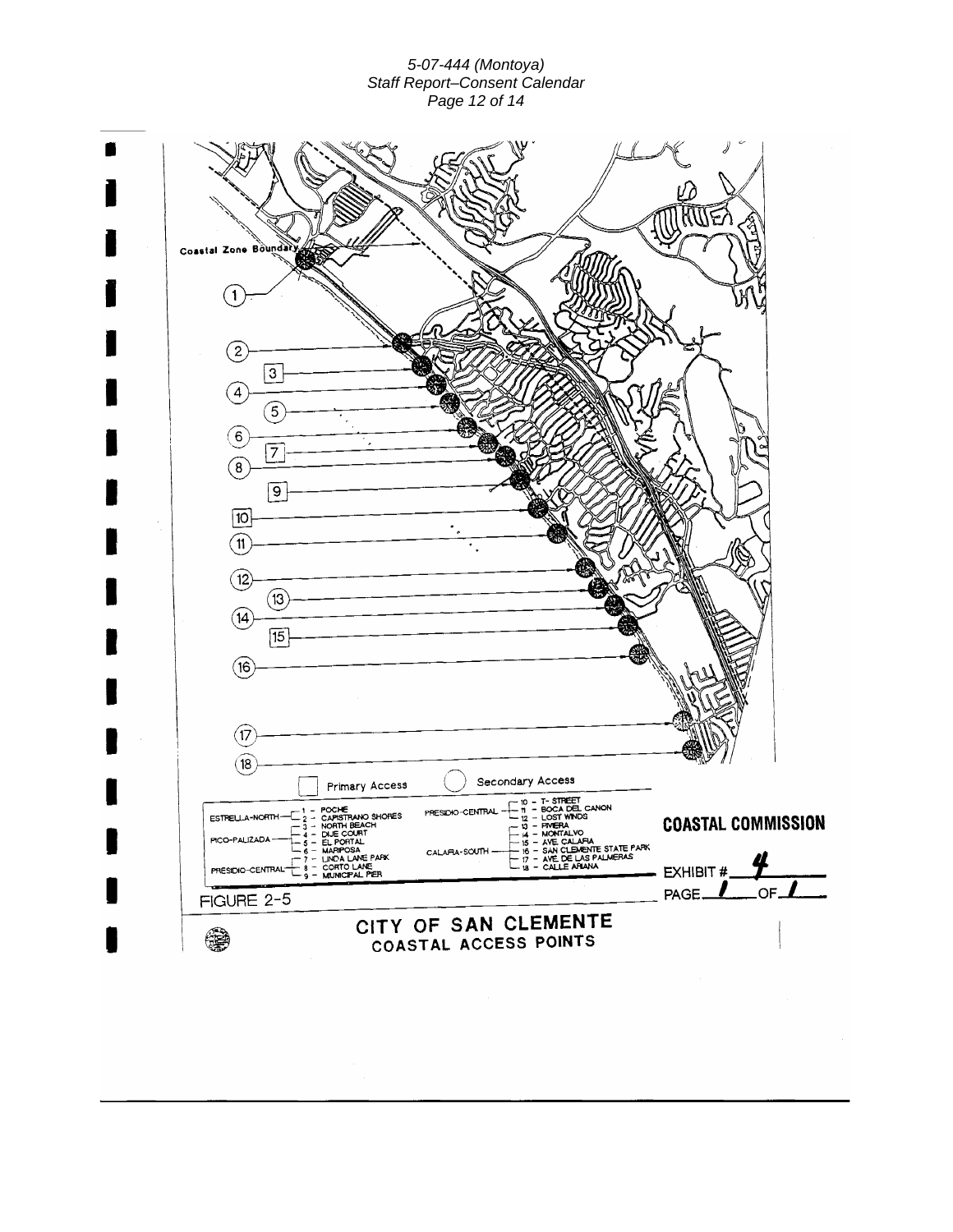#### *5-07-444 (Montoya) Staff Report–Consent Calendar Page 13 of 14*